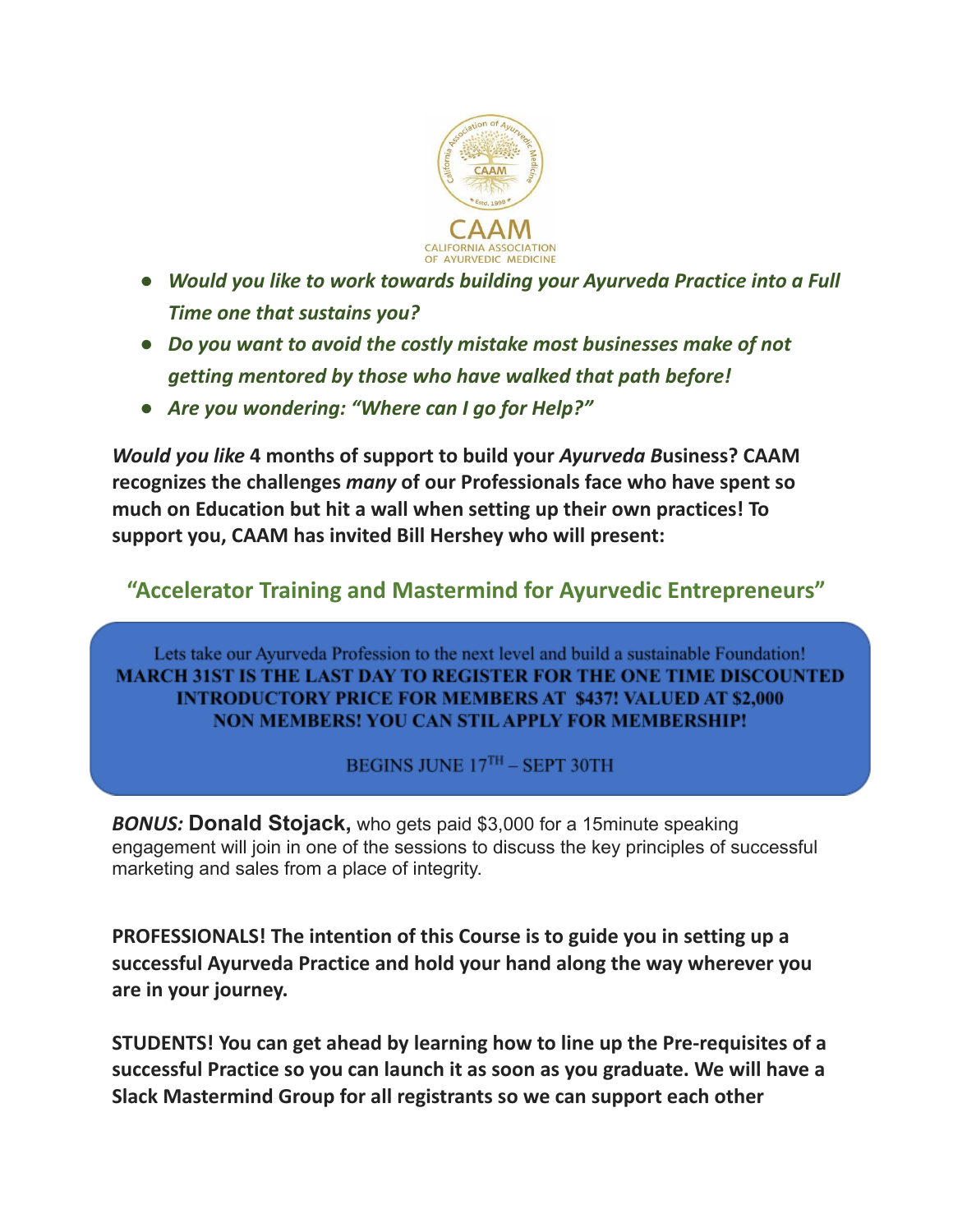

**CALIFORNIA ASSOCIATION** OF AYURVEDIC MEDICINE

# **Accelerator Training and Mastermind** for Ayurveda Entrepreneurs

What you asked for is finally here! 4mth Business building course

### **PROGRAM OBJECTIVES:**

- Develop the sustainability (ie. profitability) of your Ayurveda practice
- Find empowerment and alignment through financial literacy (artha sadhana)
- Provide confidence, strategies and support to grow your business effectively (without burnout)
- Nurture your vision of an ideal lifestyle, and craft your business to support your deeper human needs (Dharma, Artha, Kama, Moksha)

# **Bill Hershey**



**VALID TILL MARCH 31ST MEMBERS: \$437 NON MEMBERS \$997 WORTH OVER \$2000** 

### **COURSE DETAILS:**

TIME: Every alternate Friday 8am to 9.30am for 4 months! Beginning Friday June 17th 2022

PLUS: Every other alternate Friday 8am-9.30am coaching with Bill and some Hot Seats. So reserve Friday Mornings for 4 months. Recordings available if you miss a session.

PLUS: A Mastermind on Slack so all participants can support each other brainstorm get ideas and feedback and build their Businesses and an Ayurvedic Professional Community

A Special "Members Only" price offered to benefit CAAM Professionals and Student Members